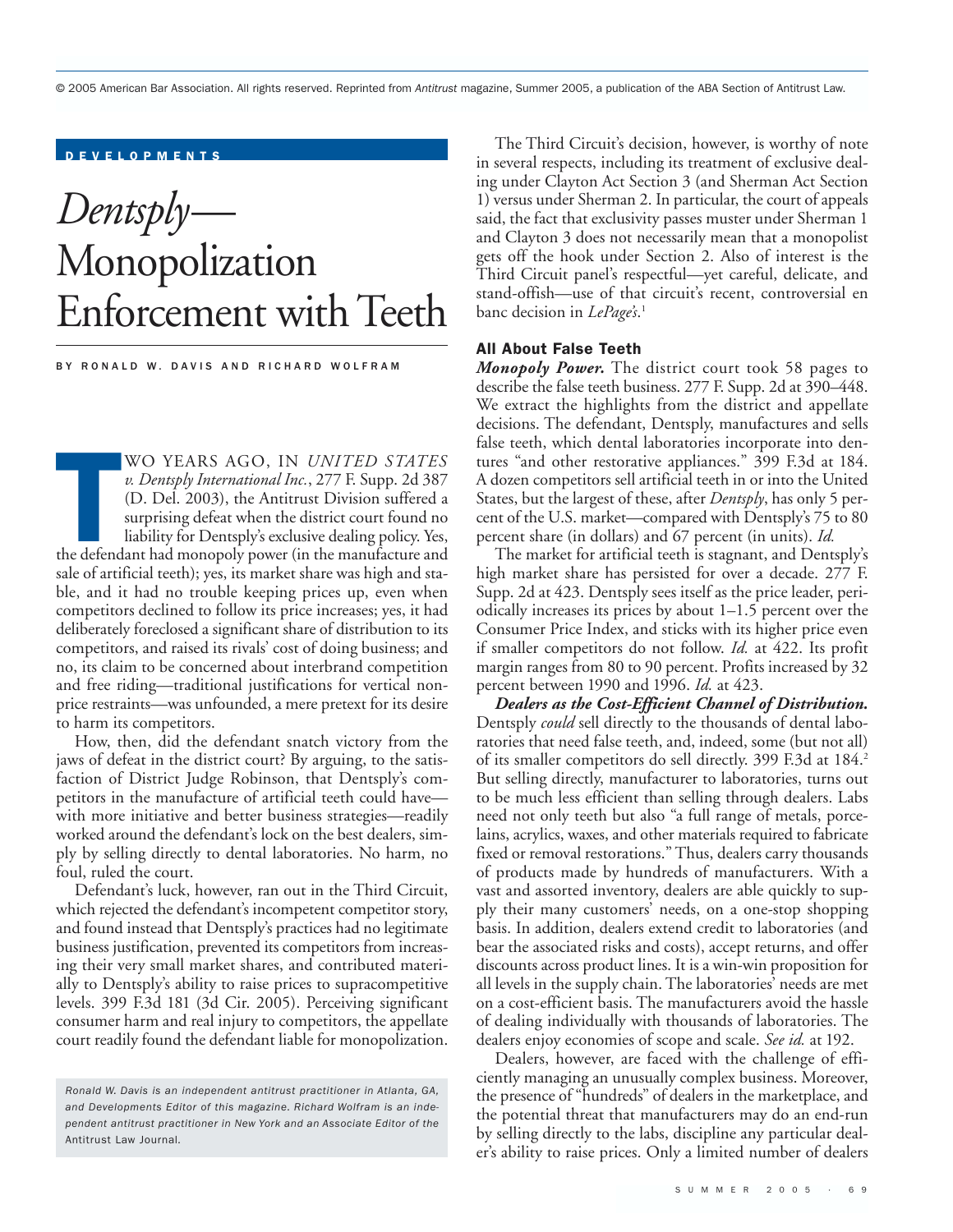have excelled at meeting these challenges by finding ways to operate on a highly efficient basis, and in recent years there has been "significant consolidation with several large national and regional [dealers] emerging."<sup>3</sup>

*Preempting the Efficient Distribution Channel: Dealer Criterion 6.* According to the Government, Dentsply found a way to exploit these market conditions in order to lock its competitors out of the most desirable dealers and thus protect its high market share. Dentsply sold only indirectly, through dealers—and only through 23 of the hundreds of dealers in the marketplace. The Government argued, however, that Dentsply's dealer network consisted of "key dealers," whose foreclosure to some or all competing manufacturers had "a significant effect in preserving Dentsply's monopoly." *Id.* at 191.

Dentsply operated on a purchase order basis with its dealers, rather than through long-term contracts. In 1993 it announced—and thereafter, apparently, consistently and rigidly enforced—its "Dealer Criterion 6," which recited that "[i]n order to effectively promote Dentsply/York products, dealers that are recognized as authorized distributors may not add further tooth lines to their product offering." 277 F. Supp. 2d at 412. Accordingly, dealers that were carrying competing lines as of 1993 were allowed to keep on selling those "grandfathered" brands, but not to add new ones, and dealers that were not carrying competing lines were required to continue buying exclusively from Dentsply the penalty for violation being the refusal to fill any more orders.

*Justifications or Excuses?* Often, a manufacturer's exclusive dealing arrangements with a limited set of dealers provide an essential incentive to encourage the dealers to promote the manufacturer's brand, thus increasing competition among brands to the benefit of consumers.<sup>4</sup> Although Dentsply offered this argument as justification for its policy, it was unable to substantiate its case. Dentsply employed a "pull through" method of promotion—relying mainly on its own efforts, not those of its dealers, to create demand for its teeth among dental laboratories and dentists. 277 F. Supp. 2d at 429–35. For this reason and others, Dentsply's promotionof-interbrand-competition rationale was found to be pretextual, as the district court explained at length. *Id.* at 440–48; *see also* 399 F.3d at 196–97. The courts were aided by the customary "hot documents," evidencing subjective intent to harm competitors. *E.g.*, 277 F. Supp. 2d at 419.

By enforcing Dealer Criterion 6, Dentsply foreclosed access by its competitors to the most efficient channel of distribution, a channel found by the court of appeals to be essential to effective competition. In contrast, the district court based its no-harm, no-foul conclusion both on the availability of other attractive dealers, outside the Dentsply network, and on the "viability" of a competing manufacturer's option to sell directly to labs and bypass the dealer system altogether. 277 F. Supp.2d at 452. The appellate court vigorously disagreed on both points. 399 F.3d at 191–93.

Though the district court's opinion was not unpersuasive on its face, the appellate court's discussion of the business facts seems to us more plausible. Some may detect an ideological difference between the two courts, perhaps combined with a different understanding of economic theory. That is as may be: To us, the question whether smaller competitors could have worked around Dentsply's constraint on major dealers appears to be an intensely factual controversy, of little general interest. In any event, we have neither the basis<sup>5</sup> nor the inclination to express any definitive judgment on the dispute about the competitive significance of the 23 dealers that Dentsply locked up.

## The District Court Ruling: Clayton 3 and Sherman 1

Where a series of exclusive dealing arrangements is alleged to contribute to a manufacturer's monopoly power, it is customary to charge not only monopolization in violation of Sherman Act Section 2, 15 U.S.C. § 2, but also a violation of Section 3 of the Clayton Act, 15 U.S.C. § 14 (and, for good measure, Section 1 of the Sherman Act, 15 U.S.C. § 1). The Antitrust Division alleged all three violations in *Dentsply*.

Unlike Sherman Act Section 2, Clayton 3 and Sherman 1 do not require the defendant to be a monopolist, or highly likely to become a monopolist. Moreover, Clayton 3 is traditionally understood as a "prophylactic" provision that may be violated by demonstrating an "incipient" injury to competition.<sup>6</sup> For these two reasons, one might well suppose that a Clayton 3/Sherman 1 exclusive dealing case should be easier to prove than a Sherman 2 case. But are Clayton 3 and Sherman 1 more encompassing in all respects than Sherman 2? Or, on the contrary, may an essentially unilateral business policy of exclusive dealing escape scrutiny under Clayton 3 and Sherman 1, yet remain subject to review under Section 2—which condemns any and all business policies, whatever we call them, that create, preserve, or extend monopoly power without benefit to consumers?

Clayton 3 provides in pertinent part:

It shall be unlawful for any person . . . to . . . make a sale or contract for sale of goods . . . on the condition, agreement or understanding that the . . . purchaser thereof shall not use or deal in the goods . . . of a competitor or competitors of the . . . seller, where the effect of such . . . sale, or contract for sale or such condition, agreement, or understanding may be to substantially lessen competition or tend to create a monopoly in any line of commerce.

Because exclusive dealing arrangements often have procompetitive effects, they are analyzed under the rule of reason and generally are deemed illegal only when they foreclose competitors from a substantial portion of the market, e.g., *Tampa Electric Co. v. Nashville Coal Co.*, 365 U.S. 320, 328 (1961)—thus making it impossible for would-be competitors to distribute their products, or substantially raising competitors' costs and thus crippling them. Here, the Government needed to show at a minimum that the *probable* effect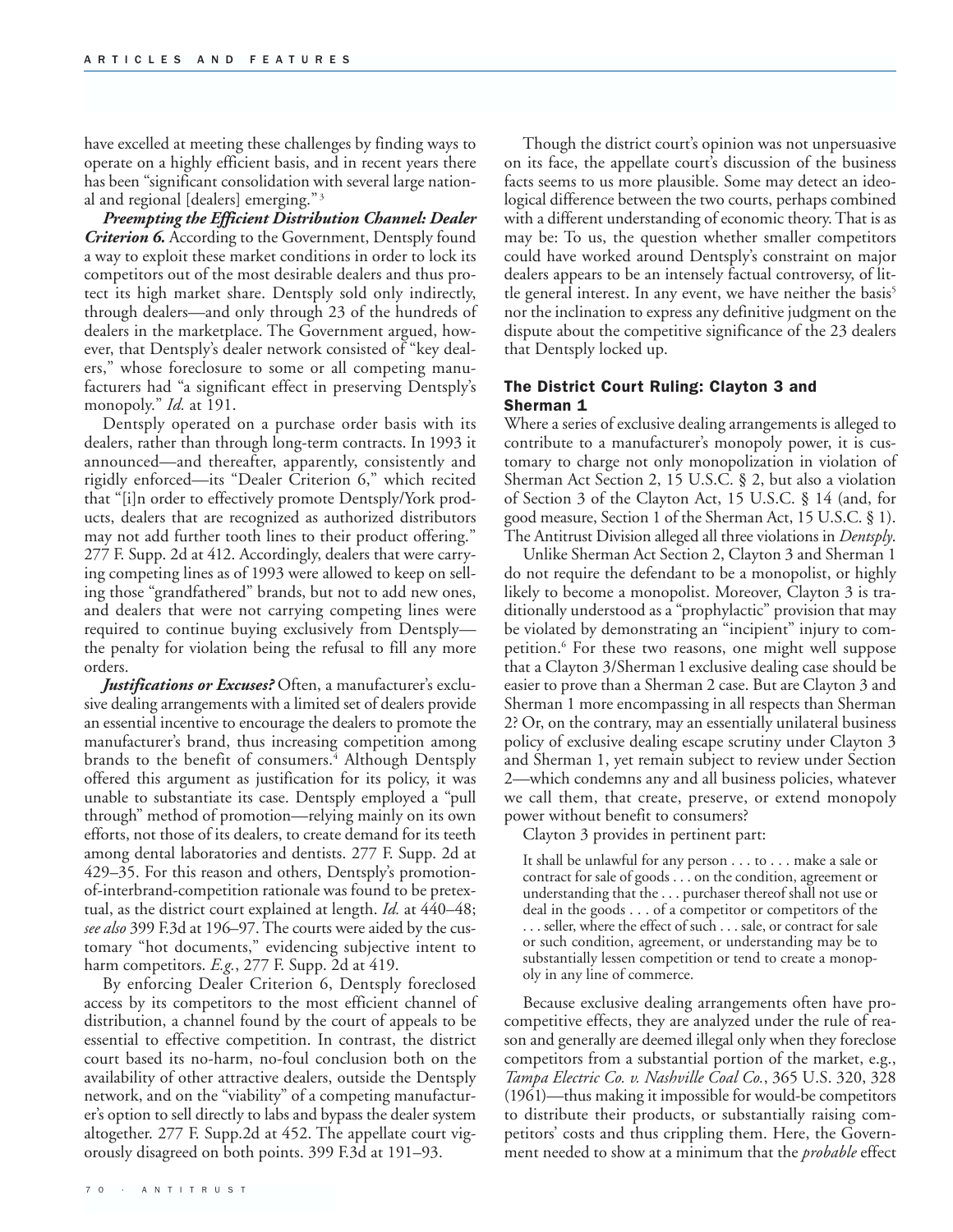would be a substantial lessening of competition, because Clayton 3's language arguably applies an incipiency standard of injury to competition.

Under the well-established "qualitative substantiality" test set forth by the Supreme Court in *Tampa Electric*, courts typically assess a number of factors in balancing the anticompetitive effects and procompetitive benefits of the restraint. These may include the percentage of the market foreclosed, barriers to entry, duration of the agreement, the right to terminate, the existence of alternative distribution channels, competitors' use of exclusive dealing, whether the purchaser is an end-user or a distributor, the degree of complexity of the product, actual competitive impact, and business justifications.7

Applying this test, the district court reasoned that the "viability" of direct distribution by teeth manufacturers and Dentsply's terminable-at-will, purchase-order relationships with dealers precluded Dentsply from foreclosing a substantial amount of commerce in the sale of false teeth. 277 F. Supp. 2d at 448–51. First, it is intuitively obvious that the availability of alternative distribution channels would weaken any anticompetitive effects caused by exclusive dealing. Indeed, numerous courts have placed key reliance on the existence—as distinguished from the mere theoretical possibility—of such alternative channels in evaluating the legality of exclusive dealing arrangements.<sup>8</sup> The district court found direct sales by manufacturers (other than Dentsply) to dental laboratories to be not only "a viable [but also], in some ways, advantageous method of distribution." *Id.* at 449. It stressed that "the DOJ's expert agreed that competing manufacturers are not foreclosed from a substantial share of the dental laboratories," that many other dealers were available besides the 23 used by Dentsply, and that the DOJ had "failed to provide any evidence that dental laboratories feel 'precluded from dealing with other manufacturers.'" *Id.* at 450.9

On this point, the district court hinted at the broader policy argument over the proper role of antitrust in assessing the legality of conditions imposed by dominant suppliers on distributors. The court stated:

The DOJ asserts that Dentsply's rivals cannot compete effectively absent access to Dentsply's dealers. The court disagrees. While it may be easier for Dentsply's rivals to compete through Dentsply's dealers, it is not the function of the antitrust laws to ease the burden of competing with an established and focused rival.

Id.<sup>10</sup> According to the district court, then, a dominant supplier may foreclose all channels of distribution that might create an immediate competitive threat to the seller's market position, as long as competing suppliers have some "viable" means of selling to ultimate customers.

Second, the district court explained that the short duration and easy terminability of Dentsply's purchase order arrangements with dealers, under which "nothing contractually obligates a dealer to continue with this arrangement . . .

[and] . . . dealers are free to leave Dentsply whenever they choose," substantially negated their potential to foreclose competition.11 The rationale is that where an exclusive dealing agreement is terminable at will (or on short notice), it cannot inflict harm on a competing seller, for that seller has only to offer a dealer a better deal than the defendant's, and the dealer will snap it up, free of any contractual obligation to the original exclusive supplier.12 But, the appellate court observed, this rationale does not apply "in this case, [where] in spite of the legal ease with which the relationship can be terminated, the dealers have a strong economic incentive to continue carrying Dentsply's teeth. Dealer Criterion 6 is not edentulous." 399 F.3d at 194.

The district court did not analyze the monopolization claim separately. It ruled, however, that because the Sherman 2 standard for liability for exclusive dealing is more difficult to meet than the Clayton 3/Sherman 1 test, its finding of no liability under the easier standard meant that the Sherman 2 claim must be dismissed as well. 277 F. Supp. 2d at 451.

#### The Government's Appeal

Though it strongly disagreed with the district court's ruling on all these issues, the Government declined to appeal the Clayton 3/Sherman 1 ruling, and (successfully) put all its appellate eggs in the Sherman 2 basket. Why? We have no inside knowledge, but several points come to mind.

First, the district court was on solid ground in concluding that the terminable-at-will nature of the arrangements between Dentsply and its dealers precluded liability under Clayton Act Section 3. Case law supports this conclusion,  $13$ as do policy considerations. Clayton 3 applies to monopolists and non-monopolists alike. Where a firm has no monopoly, and no dangerous probability of achieving monopoly, it seems excessive to characterize as unlawful "exclusive dealing" a relationship that is terminable at will—and thus permits competition to break out at any time. By contrast, scrutinizing a monopolist's use of practices like Dealer Criterion 6 under the law of monopolization is a different kettle of fish: under Section 2 *any* business strategy, regardless of its label, that creates, sustains, or expands monopoly power, and that lacks a legitimate justification, is subject to challenge. $14$ 

A second reason that may have given pause to the Government in appealing the non-Section 2 claims was the fact that the evidence of "agreement" or "concerted action" between Dentsply and its dealers was thin. To be sure, Dentsply went beyond a mere unilateral announcement of business policy: it took vigorous and affirmative steps to enforce its policy, including browbeating its dealers. But in a vertical context such behavior does not prove concerted action unless overt assurance of a dealer's compliance is sought, and overt assurance of compliance is received.<sup>15</sup> Whether Dentsply crossed this line is debatable. And even if Dentsply *did* cross the line for vertical agreements laid down in *Monsanto*, the injury to competition arose mainly from Dentsply's unilateral business policy.16 Whether a deal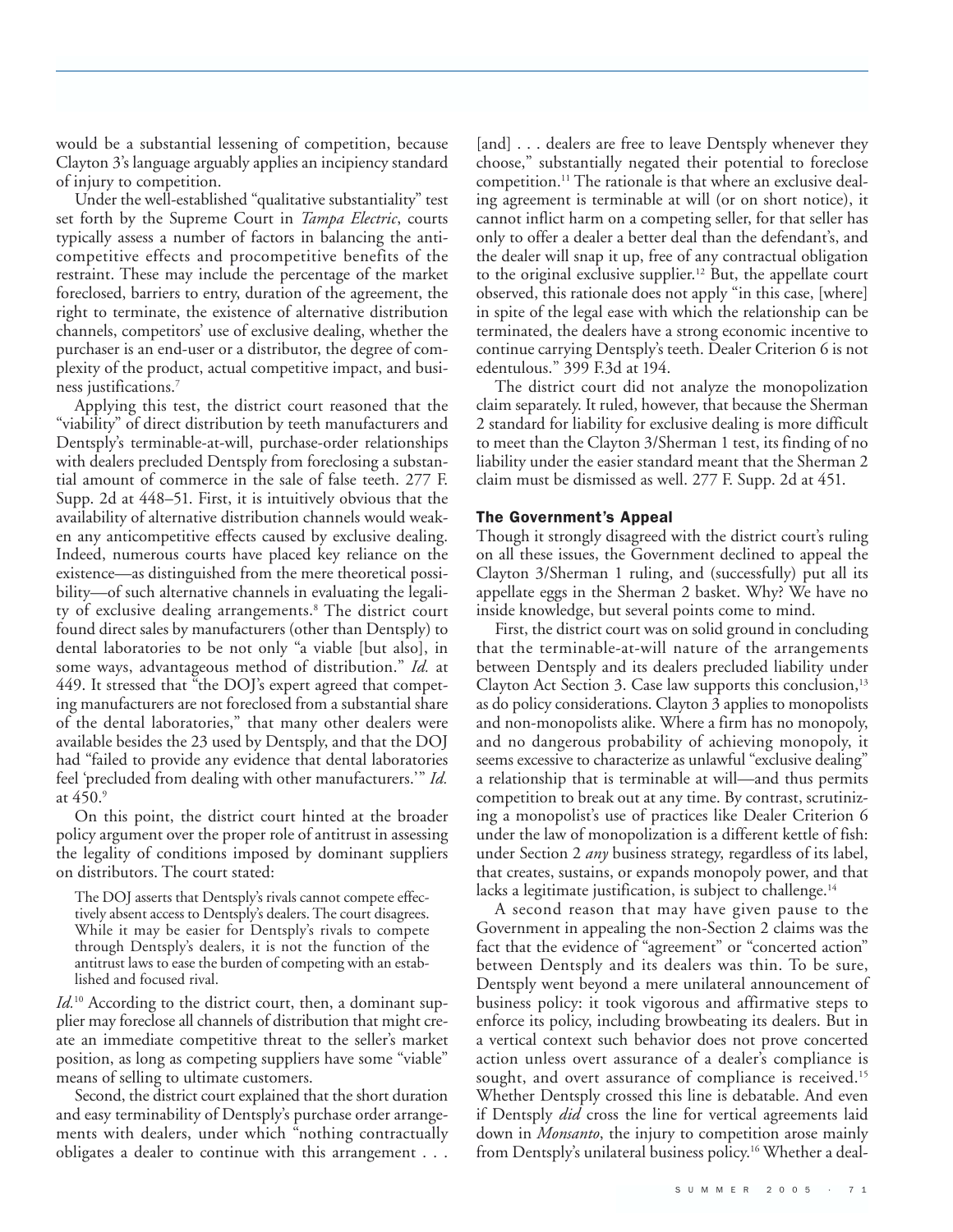er mumbled a coerced, legally unenforceable promise not to buy from Dentsply's competitors or, alternatively, held out against any such "overt assurance" of compliance with Dealer Criterion 6, probably made little difference in the real world. Promise or no promise, unless a dealer knuckled under, Dentsply still would refuse to fill the next order.

Third, it is at least arguable that Dealer Criterion 6 was not even a "condition" within the meaning of Clayton Act Section 3. The issue is theologically vexed. Areeda forcefully argued in 1986 that where a manufacturer refuses to sell to those who are unlikely to deal exclusively and ceases to sell to those who have not dealt exclusively with it—even assuming that "the manufacturer's behavior falls on the non-agreement side of whatever line *Colgate* and *Monsanto* draw"—a Section 3 "condition" is present.<sup>17</sup> But in the current edition of the treatise Professor Hovenkamp asserts with equal vigor that unlawful exclusive dealing always requires proof of agreement.<sup>18</sup>

Moreover, even if Areeda was right in thinking that concerted action is not essential to finding an unlawful "condition" under Clayton 3, a semantic issue remains. If we don't like dealers who sport moustaches, and choose to deal only with the clean shaven, a single sale made to a clean shaven dealer in no way prevents that dealer from growing a moustache at some point after the sale. If the dealer chooses to comply with our wishes following the sale, and goes on shaving every day, it seems more accurate to say that he has succumbed to a *threat* in respect of potential *future* sales than to claim that he complied with some "condition" attached to the *first* sale.

The Government may have—quite understandably concluded that some or all of these technical concerns over Clayton 3 and Sherman 1 made an appeal on non-Section 2 grounds problematic and inadvisable, given the cleaner state of the law under Section 2. Alternatively, some may believe, the Government may not have wanted to see an appellate decision endorsing an expansive reading of Section 3 of the Clayton Act.

# The Third Circuit's Monopolization Ruling: Contrast with *LePage's*?

The Third Circuit's tone in *Dentsply* contrasted strongly with that of that circuit's en banc decision in *LePage's*. Whereas *LePage's* devoted many pages to praise of *Alcoa* <sup>19</sup> and other hoary Section 2 authorities, 377 F.3d at 147–51, and went out of its way scornfully to misread *Brooke Group*, <sup>20</sup> *id.* at 151–53, *Dentsply*'s discussion of the law of monopolization was plodding, methodical, and unexceptional. The court of appeals, per Judge Weis, systematically addressed the elements of a Section 2 case. It concluded that the defendant's high market share in a legally relevant market suffices to infer monopoly power, 399 F.3d at 187–89; discussed how the enforcement of Dealer Criterion 6 helped the defendant to maintain its monopoly power, and how (contrary to the lower court's view of the facts) Dentsply's exclusionary poli-

cy crippled its competitors' ability to compete effectively, *id.* at 189–90, 193; explained how Dentsply's pricing behavior confirmed the inference of monopoly power flowing from high market share and showed injury to consumers, *id.* at 190–91; discerned further non-price injury to consumers, in the nature of limitation on freedom of choice, *id.* at 194; found that the arrangements amount to exclusive dealing, at least for purposes of Sherman Act Section 2, *id.* at 193–94; and rejected the defendant's free rider/interbrand competition "business justification" as pretextual, *id.* at 196–97. The decision lent no support for novel, restrictive litmus tests of exclusionary behavior.<sup>21</sup> All in all it was a thoroughly workmanlike, thoroughly mainstream opinion—remarkable mainly, perhaps, for its contrast with the strident, off-center tone the Third Circuit took in *LePage's*. 22

Two points of contrast between *Dentsply* and *LePage's* are especially salient. The first concerns the significance (or not) of evidence as to whether a small competitor, wounded by a large competitor's business strategy, has or does not have effective ways to fight back, even though it may have to change its own business strategy. In *LePage's* Judge Greenberg's dissent emphasized that "LePage's did not even attempt to show that it could not compete by calculating the discount that it would have had to provide in order to match the discounts offered by 3M through its bundled rebates, and thus its brief does not point to evidence along such lines."<sup>23</sup> Significantly, however, the majority did not deign to respond to the point, either on the facts or on the law. Nor did the *LePage's* majority address the dissent's concern that the plaintiff might have been a less efficient producer than the defendant, *id.*, and hence, at least in the view of some, a poor candidate for antitrust protection against above-cost competition by a (possibly) more efficient rival. $^{24}$ In stark contrast, the outcome in *Dentsply turned on* the question whether disadvantaged rivals did or did not have satisfactory alternative strategies available to them.

Second, as argued in more detail elsewhere,<sup>25</sup> the court in *LePage's* awarded damages to an injured competitor under Section 2 of the Sherman Act without any proof of past consumer injury—and with little interest in whether future consumer injury was likely. *Dentsply*, by contrast, adduces abundant evidence of injury to consumers, in the form of supracompetitive pricing and reduction of consumer choice. The contrast is all the more remarkable in that *Dentsply* was brought by the Antitrust Division, which need not show injury or standing as a part of its case. *LePage's*, however, was a private action brought by a wounded competitor—not a particularly favored class of antitrust plaintiffs, in view of their incentives to use the law for anticompetitive ends seeking damages based on the fact that its competitor was not charging prices as high as the plaintiff would like it to charge. One might have thought that it would be in the private action, not the government case, where the greatest skepticism over the nature of the injured competitor's wounds—and the relation of those wounds to consumer injury—would be seen.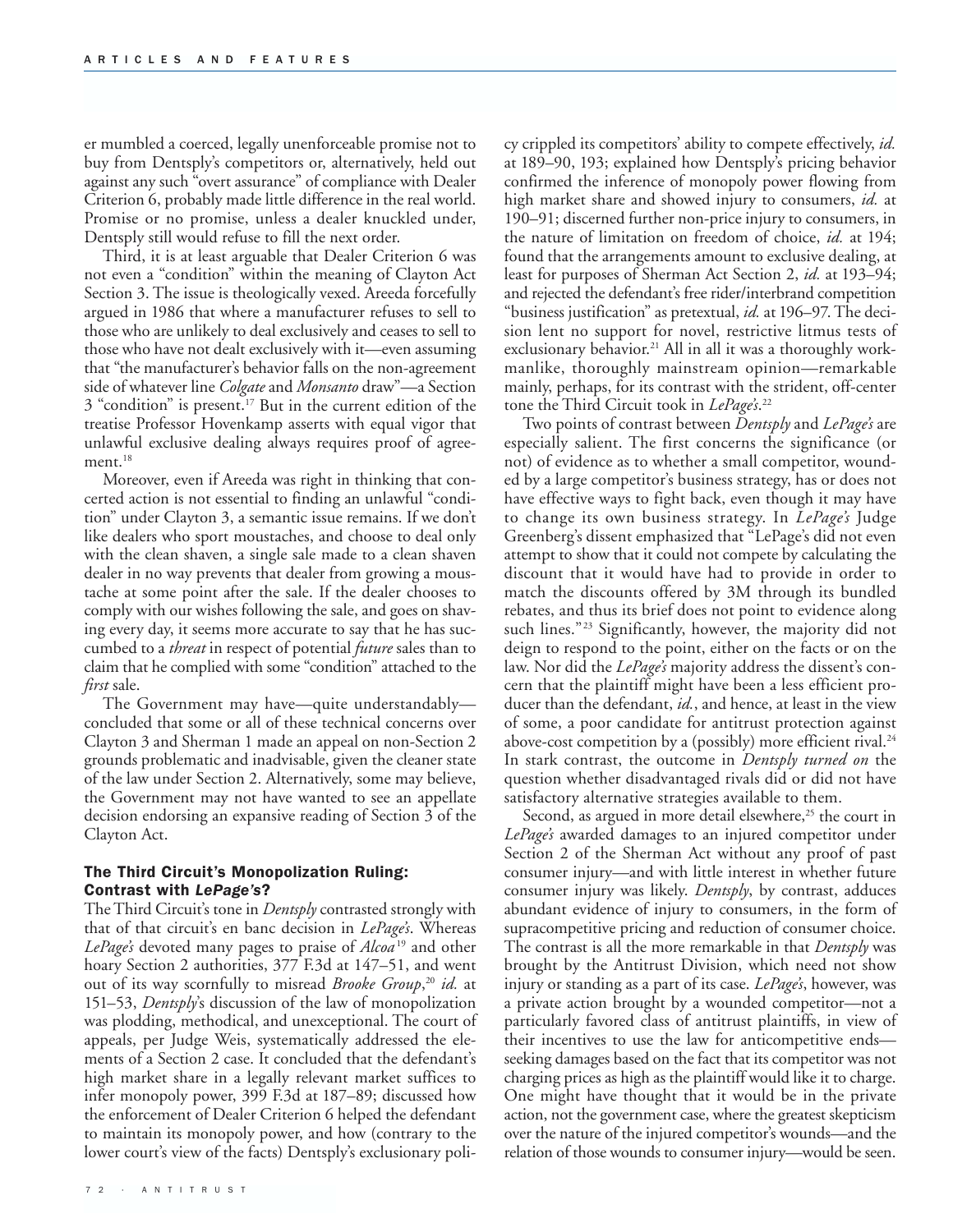The Third Circuit's *Dentsply* opinion found ways to cite *LePage's* in non-controversial ways, and thus paid respectful deference to prior authority. In no way, however, did it manifest *LePage's* extremist tone and spirit.

#### What If . . . ?

Exclusive dealing arrangements often contribute to competition among brands, by giving dealers an incentive to use their best efforts to promote the brand they exclusively sell. In *Dentsply*, both the district court and the court of appeals found that this justification was pretextual. Suppose, however, that the facts had been different, and that Dentsply's business justification defense of Dealer Criterion 6 was not pretextual but, instead, was motivated largely by a rational desire to induce dealers to promote its product and, thus, to promote interbrand competition, and also that its business justification was non-trivial. And what if we further assume that the other facts in the case remained the same?

Clearly, this is a more challenging legal conundrum, given the procompetitive benefits of the restraint, than that presented by the actual facts of the case. And yet, as classic a monopolization scenario as this hypothetical is, with procompetitive benefits and anticompetitive effects, the case law is not unified over the correct test. Under one approach, set forth by the Supreme Court in *Aspen Skiing Co. v. Aspen Highlands Skiing Corp.*, <sup>26</sup> Dentsply's legitimate, non-pretextual, and non-trivial business justification would trump the Government's prima facie showing of anticompetitive harm and thus negate the claim that Dentsply's exclusive dealing violates Section 2. As the Areeda/Hovenkamp treatise explains:

[O]nce a proffered business purpose has been accepted as asserted in good faith and not as pretense, the defense does not require "balancing" of social gains against competitive harms, except in the sense that justifications that are trivial in relation to the harm should be disregarded . . . . Courts generally express this by saying that if the proffered business justification is "valid," then there is no antitrust liability.<sup>27</sup>

Under the alternative approach, as explained and adopted by the court of appeals in *Microsoft*, "if the monopolist's procompetitive justification stands unrebutted, then the plaintiff must demonstrate that the anticompetitive harm of the conduct outweighs the procompetitive benefit"28—in other words, the court is required to balance the anticompetitive harm against the procompetitive benefit. In *Microsoft*, the court of appeals did indeed balance the company's nonpretextual business justifications against the Government's prima facie showing of anticompetitive harm from exclusionary conduct; however, in the event, the balancing, unlike that performed for a rule of reason Section 1 analysis, was only on a gross order—to use a rough quantitative comparison, 80 points for the anticompetitive harm versus 20 for the procompetitive business justifications, or 90:10—and the court, arguably, thus did not set any clear precedent on the propriety of balancing in the case of much closer calls.<sup>29</sup>

In our hypothetical, the first approach, in which business justifications trump, would result in a finding of no liability under Section 2. Under the second approach a court would go a step further and—subject to the important restriction on open-ended balancing that the court of appeals in *Microsoft* added by its own example—nonetheless engage in a more extensive weighing of the anticompetitive harm relative to the business justification. Given the closeness of the balancing, however, the court presumably would then find no liability under Section 2.

But now suppose we change the hypothetical: instead of purchase orders, Dentsply has eight-year exclusive contracts with its dealers. Would the anticompetitive harm substantially outweigh the non-pretextual (and non-trivial) business justification? Here the two approaches might yield different results—the first, a finding of no liability, because arguably the non-pretextual justification trumps, and the second, a finding of liability, because the anticompetitive harm substantially outweighs the non-pretextual justification.

#### Conclusion

In *Dentsply*, as well as in its earlier decision in *LePage's*, the Third Circuit awarded victory to a plaintiff claiming violation of Sherman Act Section 2. Despite the similarity in results, however, the tone of the two opinions is quite different. *Dentsply* provides a measure of reassurance that, despite some questionable features of the *LePage's* decision, the Third Circuit is not in fact on an aberrant course in its approach to the law of monopolization.

In our judgment, *Dentsply*, moreover, does not change the calculus of risk with regard to exclusive distribution arrangements. It does not disturb established (and salutary) case law limitations on the scope of Clayton Act Section 3 and Sherman Act Section 1 as applied to exclusive dealing. But, by like token, it reaffirms the principle that behavior lawful for non-monopolists may well be unlawful for monopolists. In so doing, it reminds us that *any* business strategy that protects monopoly without a clear business justification is subject to severe antitrust scrutiny.

<sup>1</sup> LePage's Inc. v. 3M, 324 F.3d 141 (3d Cir. 2003), *cert. denied*, 124 S. Ct. 2932 (2004). For another treatment of Dentsply, emphasizing its relationship to other recent Section 2 cases, see Scott A. Sher & Scott D. Russell, *Adding Bite to Exclusive Dealing?: An Analysis of the Third Circuit's* Dentsply *Decision*, ANTITRUST SOURCE, May 2005, *at* http://www.abanet.org/antitrust/source/ 05-05/may05-sher.pdf.

<sup>2</sup> Apparently based on remarks made at oral argument, the appellate court detected a controversy as to whether the relevant product market should include sales made both directly and indirectly to laboratories, or only sales made to dealers. It ruled—correctly, we believe—that both the direct and indirect sales are part of the relevant market. 399 F.3d at 188. Sher & Russell, *supra* note 1, at 4, attribute some large significance to this market definition ruling, but we part company with them in thinking the appellate court's market definition—which seems to us straightforward and non-controversial—led to any improper presumption about whether Dentsply's competitors lacked ways of reaching the laboratories other than by indirect sales through dealers.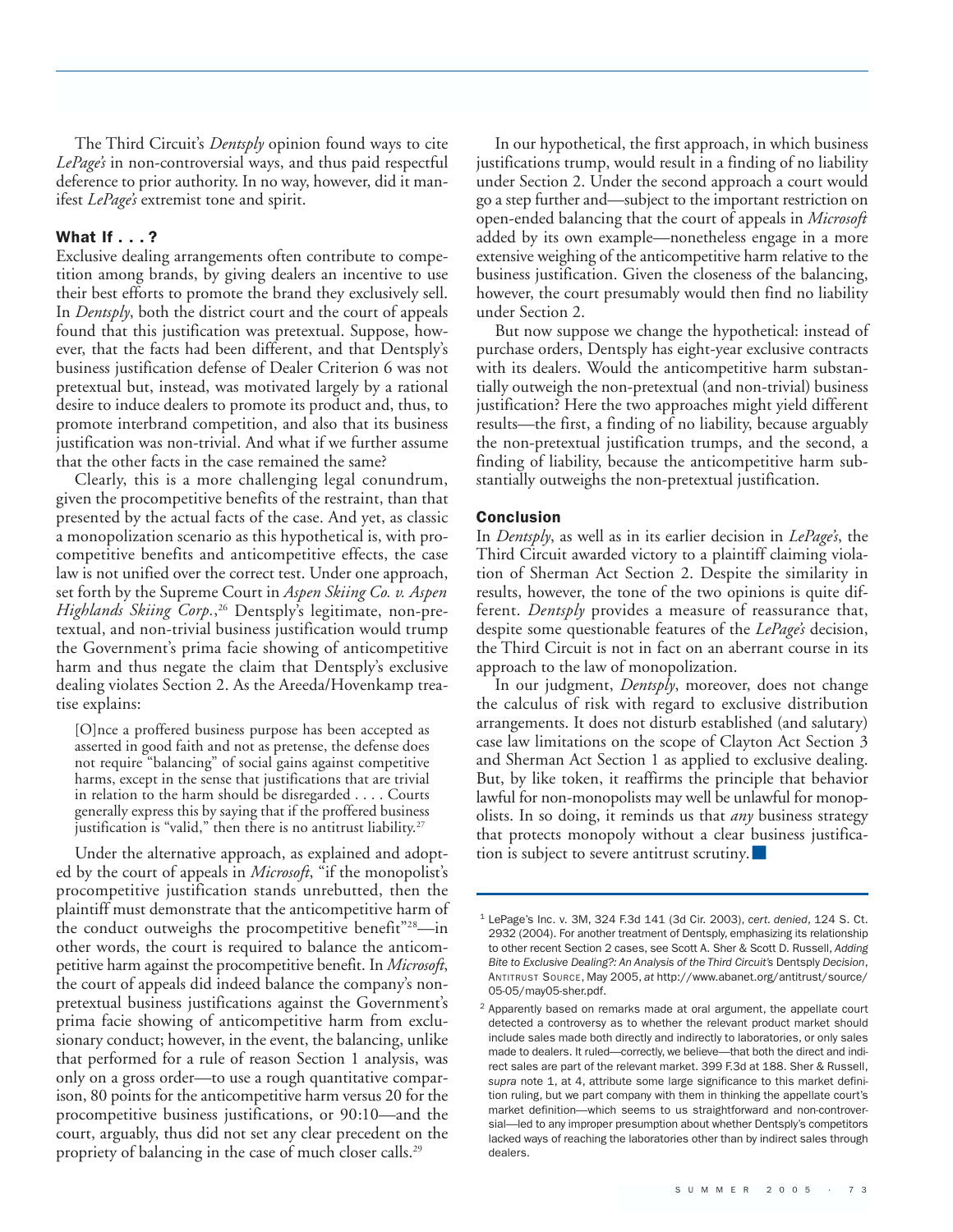- <sup>3</sup> The economic circumstances that result in a prominent place for dealers in sales to dental laboratories are much the same as those that lead to a key role for wholesalers in the pharmaceutical industry. *See* FTC v. Cardinal Health, Inc., 12 F. Supp. 2d 34 (D.D.C. 1998).
- <sup>4</sup> Possible justifications for exclusive dealing are analyzed more fully in Jonathan M. Jacobson, *Exclusive Dealing, "Foreclosure," and Consumer Harm*, 70 ANTITRUST L.J. 311, 357–60 (2002). According to classic antitrust learning, the procompetitive effects of enhanced interbrand competition must then be balanced with other factors, to determine the net effect on competition. *See* ABA SECTION OF ANTITRUST LAW, ANTITRUST LAW DEVELOP-MENTS 214–15 (5th ed. 2002 ) [ALD 5]. Jacobson's article sets forth a comprehensive approach to such balancing. *See also* Andrew I. Gavil, *Exclusionary Distribution Strategies by Dominant Firms: Striking a Better Balance*, 72 ANTITRUST L.J. 3 (2004)—the "better" balance, in Professor Gavil's view, being one that is willing to err on the side of protecting smaller competitors from complex stratagems with ambiguous competitive effects. By contrast, those whose "better balance" involves a thumb on the *defendant's* side of the scale will take heart from Benjamin Klein, *Exclusive Dealing as Competition for Distribution "on the Merits,"* 12 Geo. MASON L. REV. 119, 161–62 (2003) ("it is important to emphasize that, although the efficiencies of exclusive contracts may sometimes be difficult to understand in specific cases, one must avoid the tendency . . . of condemning conduct one cannot explain without also finding an anticompetitive effect. . . . While the efficiency justification for a particular exclusive distribution contract may sometimes not be obvious, the requirement of anticompetitive effect should continue to be a minimum safeguard in all cases of alleged exclusionary contracts that appear to "raise rivals' costs."). For yet another view, see Kenneth Glazer & Brian R. Henry, *Coercive vs. Incentivizing Conduct: A Way out of the Section 2 Impasse*, ANTITRUST, Fall 2003, at 45, 46 (characterizing Dentsply's conduct as "coercive" and hence properly subject to enhanced Section 2 scrutiny). Likewise decrying the "forced exclusive dealing contracts" that occur when sellers are "inadequately disciplined by competition" are Sullivan and Grimes. LAWRENCE A. SULLIVAN & WARREN S. GRIMES, THE LAW OF ANTITRUST: AN INTEGRATED HANDBOOK 435 (2000). Finally, Hovenkamp concludes that there is no coherent way to "balance" significant injury to competition arising from exclusive dealing arrangements against distribution efficiencies (that could not be achieved in a less restrictive way). 11 HERBERT S. HOVENKAMP, ANTITRUST LAW | 1822b (2d ed. 2005).
- <sup>5</sup> The district and appellate decisions are both vague about what makes Dentsply's 23 dealers so special. The Justice Department's brief redacts information on the sales of Dentsply's dealers, Brief for the United States at 7, *available at* http://www.usdoj.gov/atr/cases/f202100/202141.pdf, but does state that Dentsply's dealer network have, in the aggregate, 100 "tooth stocks" (locations at which inventories of teeth are maintained), "far exceed[ing] the number of stocks of any [dealer] competitor." *Id.* at 5. But dealers sell lots of things besides teeth, and we have no information on the ratio between the 23 dealers' sales and total dealer sales in all product lines. We do know, however, that Dentsply managed to sell 80 percent of the nation's false teeth through only 23 dealers, so it is reasonable to infer that these dealers were probably much bigger than their hundreds of competitors.
- <sup>6</sup> Sherman 1 provides in pertinent part that "[e]very contract, combination in the form of trust or otherwise, or conspiracy, in restraint of trade or commerce among the several States, or with foreign nations, is declared to be illegal." It differs from Clayton 3 in four ways. First, it applies to services as well as goods—an immaterial difference here, because false teeth are goods. Second, Sherman 1 applies to arrangements that "affect" interstate commerce, while Clayton 3 addresses only sales "in" interstate commerce, likewise not material in the case under discussion. Third, Sherman 1 clearly requires concerted action, whereas Clayton 3's "condition" language is unclear on that point. Finally, like Clayton 7, Clayton 3 uses language implying a "prophylactic" purpose to prevent "incipient" injury to competition, whereas Sherman 1 is traditionally understood to apply only to a present injury to competition. The continued viability of this last distinction is controversial. *See* HOVENKAMP, *supra* note 4, ¶ 1800c4 at 18–19.
- <sup>7</sup> *See* ALD 5, *supra* note 4, at 220–25 (reviewing factors); *see also* commentators cited *supra* note 5.
- <sup>8</sup> Many cases recognize that alternative channels of distribution may vitiate the anticompetitive effect of a manufacturer's "lock" on a subset of distributors. *See id.* at 224 n.1284 (collecting cases).
- <sup>9</sup> The court cited *LePage's*, 324 F.3d at 162.
- <sup>10</sup> Citing United States v. Aluminum Co. of Am., 148 F.2d 416, 430 (2d Cir. 1945).
- <sup>11</sup> 277 F. Supp. 2d at 450 (citing Omega Environmental, Inc., v. Gilbarco, Inc., 127 F.3d 1157 (9th Cir. 1997) (agreement with one-year term held lawful); Roland Mach. Co. v. Dresser Indus., Inc., 749 F.2d 380, 395 (7th Cir. 1984).
- <sup>12</sup> *See Roland Machinery*, 749 F.2d at 394. Accordingly, the Seventh Circuit held (or, if you prefer, declared in high Posnerian dictum) that "[e]xclusive-dealing contracts terminable in less than a year are presumptively lawful under section 3." *Id.* at 395. In succeeding years the courts have declined to draw quite that precise a line, but the clear trend is to hold that exclusive dealing contracts of short duration do not trigger Clayton 3/Sherman 1 liability. *See* ALD 5, *supra* note 4, at 223–24.

Significantly, in *Roland* the defendant was not a monopolist, there was no claim under Sherman Act Section 2, and the competitor said to be victimized by the practice had obtained a sizeable share of the U.S. market in a very short time. 749 F.2d at 394. If, contrary to fact, the defendant had been a monopolist, forced to defend a Section 2 claim, the duration question of principal relevance would have been the duration of the defendant's unilateral policy of exclusive dealing—presumably indefinite and eternal, as in *Dentsply*—not the duration of the dealer's contractual commitment not to carry competing products.

- <sup>13</sup> Although there is no hard and fast rule regarding duration, the shorter the term, the more likely the agreement is to be found reasonable. *See* ALD 5, *supra* note 4, at 223, n.1279 (collecting cases). Agreements terminable without cause or providing short notice for termination are even more likely to be held reasonable. *See id.* at 223 n.1280 (collecting cases).
- <sup>14</sup> Although the role of Sections 1 and 3 is clearly to help assure the existence of "*effective* competition," the Government may well have decided to abandon these claims on appeal based on an assessment that a weaker showing of "effective competition" is needed to negate a claim under Sections 1 or 3 than under Section 2. This is one of the lessons of *United States v. Microsoft Corp.*, 253 F.3d 34 (D.C. Cir. 2001), where Microsoft's exclusive dealing was viewed as predicate conduct for the Section 2 violation but was not found to violate Section 1 and Section 3. As this issue did not reach the Third Circuit in *Dentsply*, however, we cannot know for sure how that court would have ruled.
- <sup>15</sup> Monsanto Corp. v. Spray-Rite Serv. Corp., 465 U.S. 752, 764 n.9 (1984).
- $16$  To the extent that Dentsply simply announced the terms on which it was willing to deal and thereafter acted consistently with its unilateral announcement, the case seems analogous to *United States v. Colgate & Co.*, 250 U.S. 300, 307 (1919) (unilateral announcement of pricing policy for dealers not concerted action subject to Sherman Act Section 1). On occasion, though, "enforcement" efforts went beyond the letter of Dealer Criterion 6, as Dentsply threatened not only to withhold teeth from non-compliant dealers but also to refuse to sell other dental supplies. 399 F.3d at 191. In addition, Dentsply is said to have solicited informal "promises" of exclusivity, and Dentsply and its dealers understood themselves to be parties to exclusive dealing "agreements." 277 F. Supp. 2d at 419.

ALD 5, *supra* note 4, at 16–23, takes eight footnote-filled pages to explain what evidence of "agreement" will take a case out of the *Colgate* doctrine—and fails, because the case law makes the question inexplicable. By referring to "promises" and "agreements"—and citing *Monsanto*'s famous footnote finding vertical concerted action where a manufacturer seeks and receives dealer acquiescence in a policy—the Third Circuit in *Dentsply*, 399 F.3d at 193, alluded to *Colgate* and its progeny, in order to be able to label the case as "exclusive dealing," not "unilateral refusal to deal." We think, however, that it does not matter whether Dentsply and its dealers called their arrangement an "agreement" or a "ham sandwich": it is what it is, a course of dealing that was terminable at will by either party. *Id.* To lock out its competitors from these important dealers Dentsply relied neither on claims for breach of contract nor on "carrots" in the form of endof-the-year rebates "designed to achieve sole-supplier status." *LePage's*, 324 F.3d at 157. *See also* Ronald W. Davis, LePage's v. 3M*: Five Ingredients in Search of a Monopoly Broth*, ANTITRUST SOURCE, Nov. 2004, at 3–4, *at* http://www.abanet.org/antitrust/source/11-04/Nov04-Davis1129.pdf (arguing that in *LePage's* the concept of "exclusive dealing" is so attenuated as to require nothing more than really good terms of sale, terms so attractive that the buyer has no reason to give any of its business to a competitor).